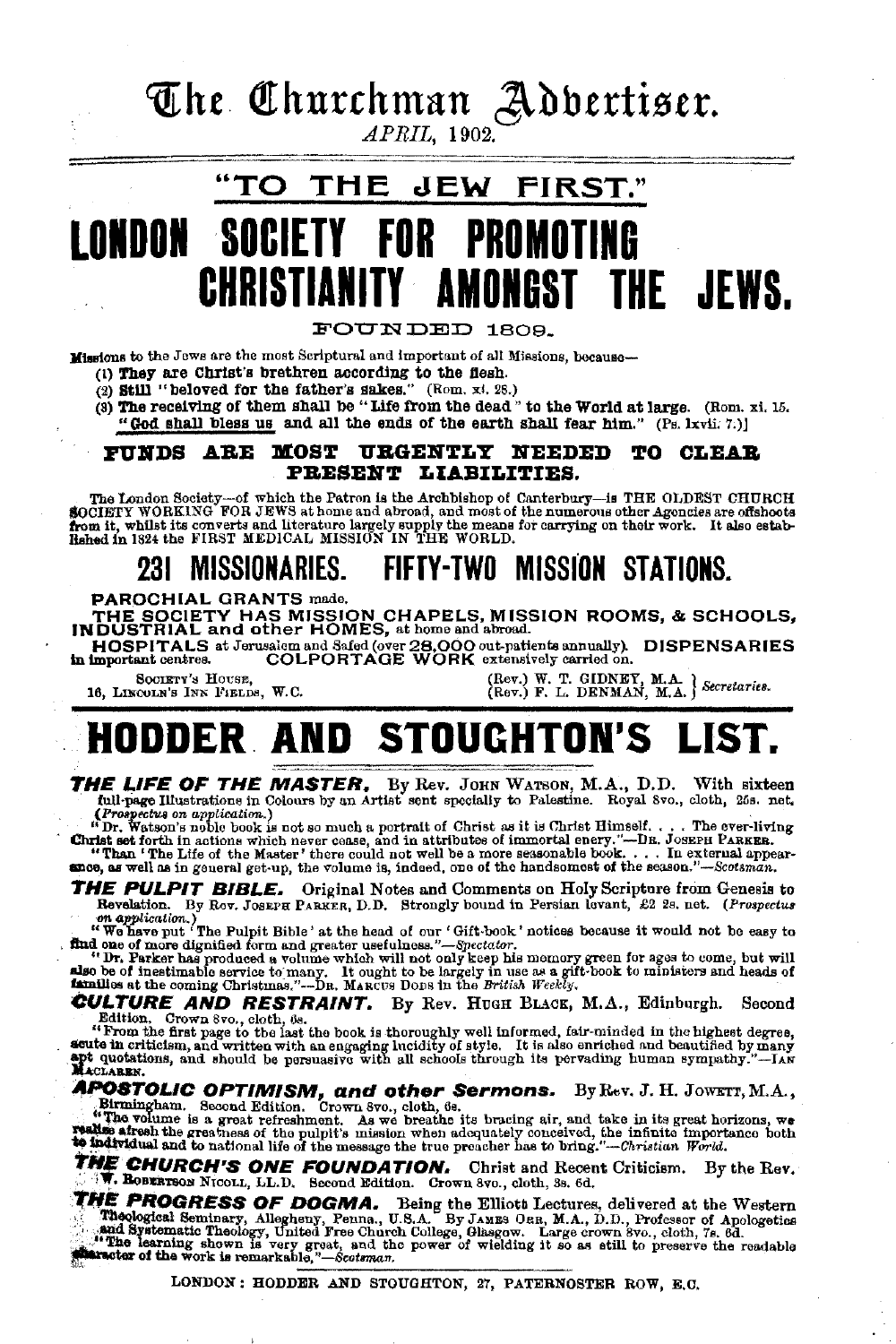

LONDON: "HOME WORDS" OFFICE, 11, LUDGATE SQUARE, LUDGATE HILL, E.C.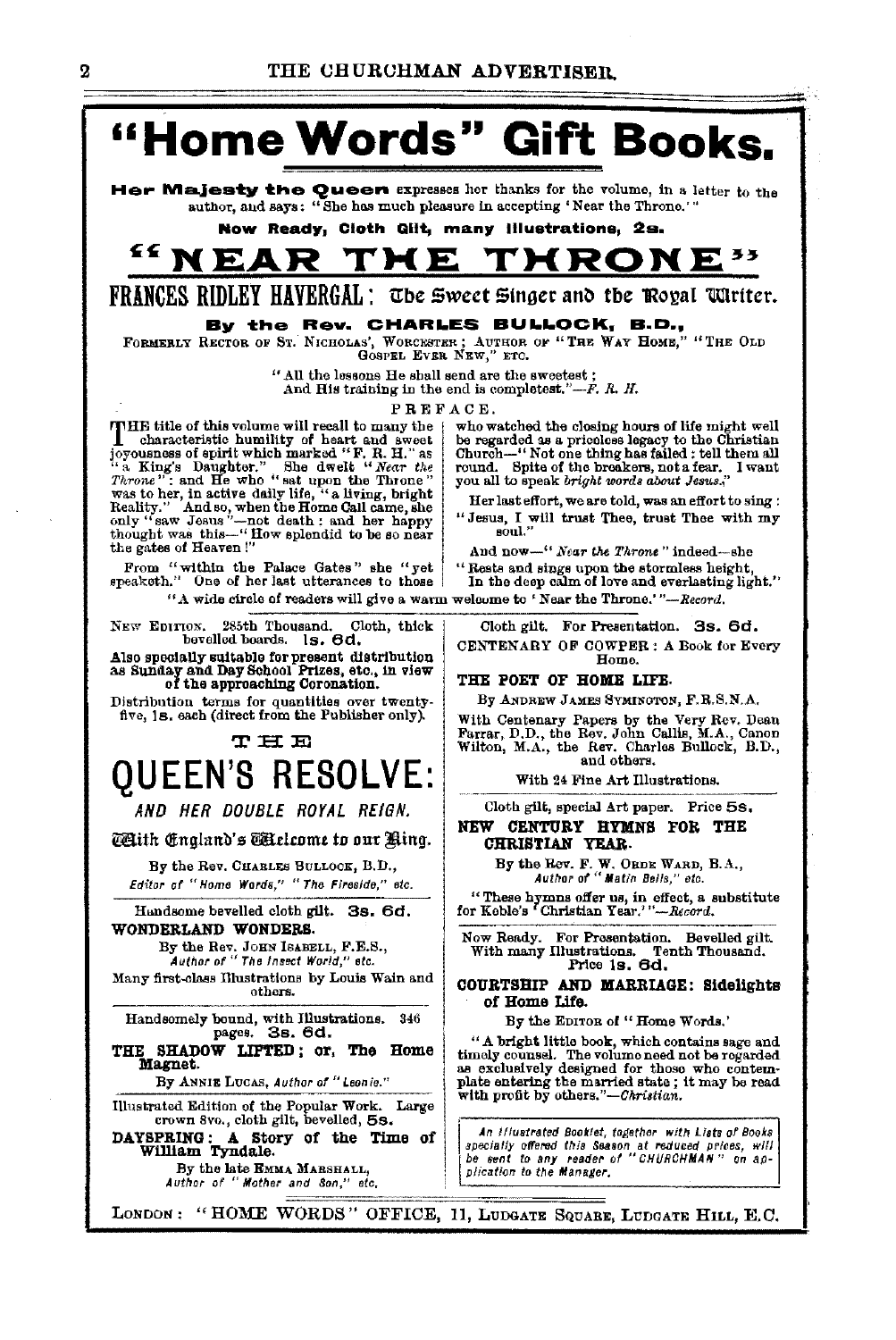# **MUDIE'S LIBRARY**

(LIMITED),

## **30 to 34, NEW OXFORD STREET.**

BRANCH OFFICES: 241, BROMPTON ROAD, S.W., & 48, QUEEN VICTORIA ST., E.C

*Mansion House End..* 

# **NEWEST & BEST BOOKS.**

ENGLISH, FRENCH, GERMAN, ITALIAN, & SPANISH.

#### **TOW:N SVBSCB.IPTIONS:**

**From ONE GUINEA per annum.** 

*Commencing at any date.* 

N.B.-Weekly Delivery of Books in all Parts of London. Subscriptions from  $£2$  2s. per annum.

#### **COUNTRY SUBSCRIPTIONS: From TWO 0 UINEAS per annum.**

*Commencing at any date.* 

Two or Three Friends may UNITE IN ONE SUB· SCRIPTION, thus lessening the Cost of Carriage, and obtaining a constant supply of the Best Works.

#### LIBRARY BOXES GRATIS.

#### **TOWN AND VILLAGE BOOK CLUBS SUPPLIED ON LIBERAL TERMS.**

Prospectuses, with full particulars, and Monthly Lists of Books added to the Library, post free on application *Bngliilh, and Foreign Calalo(JUes, One Shilling* and *Sixpence each.* 

**BOOK SELLING DEPARTMENT.** 

The following Catalogues, published monthly, will be sent gratis and post free to any address

**I.-SURPLUS LIBRARY BOOKS.** 

At Greatly Reduced Prices.

**H.-WORKS BY FAVOURITE STANDARD AUTHORS.**  In Sets or separately, in Plain Bindinge.

**III.--STANDARD WORKS IN SUPERIOR BINDINGS.** 

For Presents, Prizes, etc.

**IV.-BOOKS SELECTED FOR SUNDAY SCHOOL PRIZES,** Etc. Neatly and Strongly Half Bound.

**Books Shipped to all Pa.rl:s of' the World at Lowest Rates.** 

All Books in Circulation and on Sale may be obtained at

**MUDIE'S** LIBRARY~ **BARTON** ARCADE~ **MANCHESTER,** 

And (by order) from all Booksellers in connection with the Library.

. MUDIE'S SELECT LIBRARY, NEW OXFORD STREET, LONDON.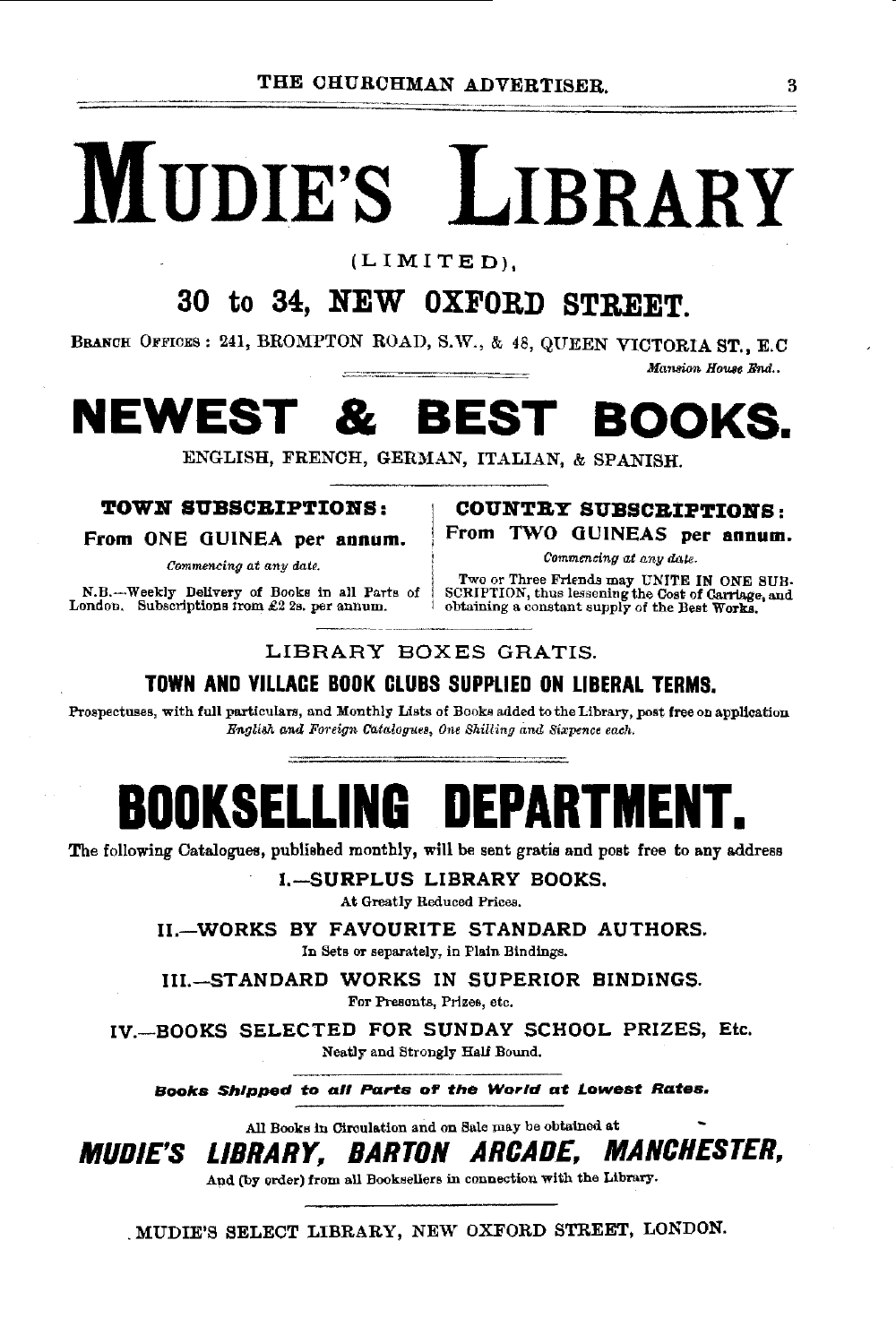#### The Church's Outlook for the Twentieth Century.

Now READY. In crown 8vo., bound in cloth, price 2s. 6d. net,

# **Theology, Old and New.**

By REV. W. F. COBB, D.D., Rector of St. Ethelburga, Bishopsgate.

This work is the First Volume of a New Series of Handbooks on Current Ecclesiastical Problems, entitled, THE CHURCH'S OUTLOOK FOR THE TWENTIETH C£NTURY,

and will be followed at short intervals by others.

"Dr. Cobb approaches his subject in a liberal spirit His grasp of many fundamentals is strong, and his tone revent."--Churchwan.<br>tone revent."--Churchwan.<br>"The, work altogether is a most suggestive and capable contribution

reconstruction which religious thinkers of every Church and party realize as the immediate work before them."-Christian World.

#### A NEW ILLUSTRATED LIFE OF CHRIST.

In large crown 8vo., tastefully printed and illustrated, bound in cloth, gilt lettered, price 5s. net.

## The Son of Man : A Plain History of the Life of Our Lord Jesus Christ.

By ALEY FOX.

With a Preface by PREBENDARY E. C. SUMNER GIBSON, D.D.

"The writer treats her great subject with becoming reverence and thoroughness."— Dundee Advertiser.<br>"The book will really be found a safe and valuable aid to devotional study."—Rock.<br>"A simply-written life of our Lord; li

In crown 8vo., o!otb, gilt lettered, price 3s. 6d.

# **Two Treatises on the Church.**

The First by THOMAS JACKSON, D.D. ("one of the best and greatest minds our Church has nurtured").

The Second by ROBERT SANDERSON, D.D., formerly Lord Bishop of Lincoln.

TO WHICH IS ADDED

## A LETTER OF BISHOP COSIN.

On "The Validity of the Orders of the Foreign Reformed Churches," printed previously in 1843 and now reprinted verbatim

" At the present time the work has a peculiar interest, and the new edition should be widely welcomed."

*-Rock.*  "Both treatises aro thoughtful and scholarly compositions."-Fami!y *CkYirckmar>-*

In crown 8vo., cloth, gilt lettered, price 6s.

# *Redemption According to the Eternal Purpose.*

By the Rev. W. SHIRLEY.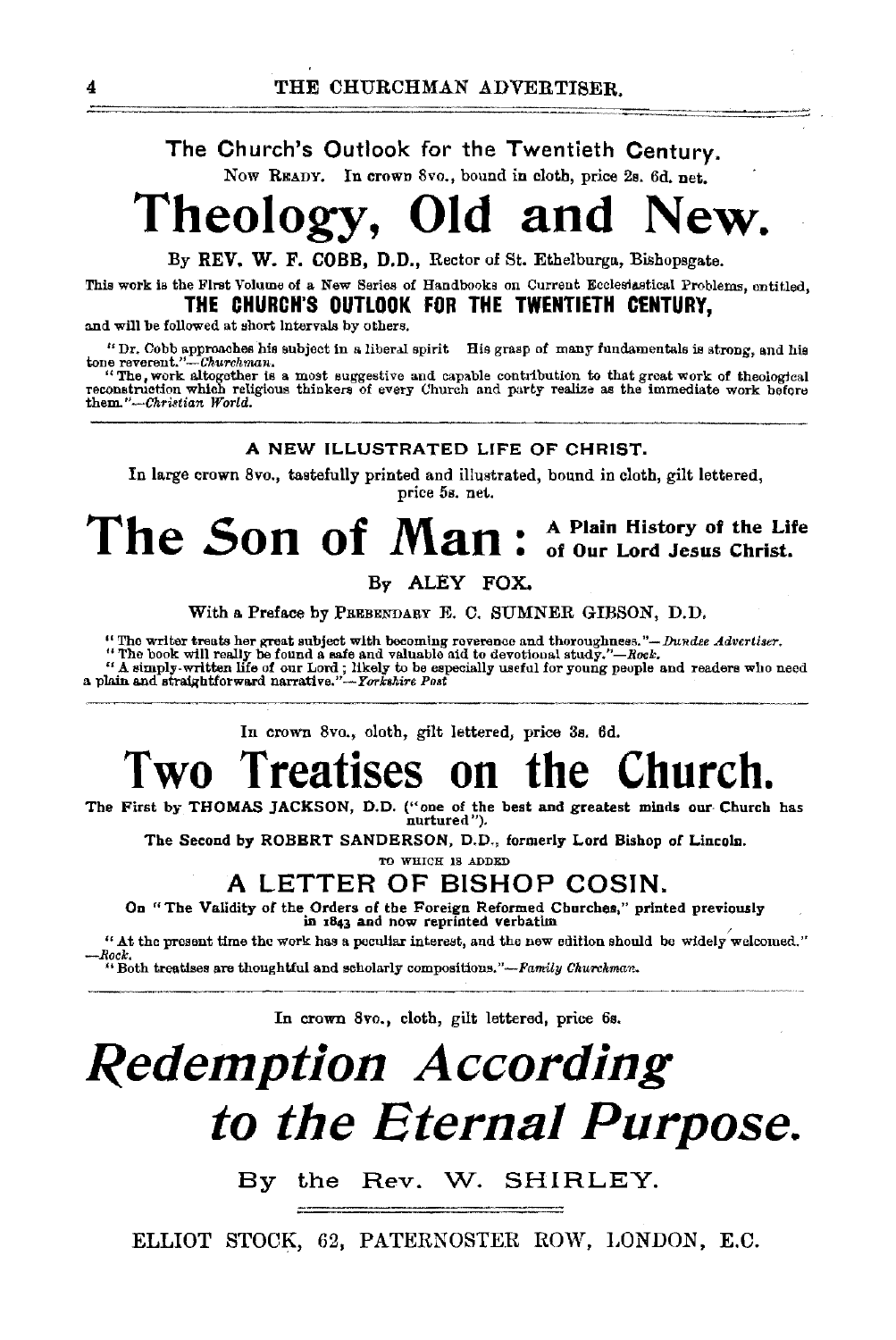#### BY THE LATE LORD BISHOP OF LONDON.

## COUNSELS FOR CHURCHF **CHURCHPEOPLE.**

FROM THE WRITINGS OF

THE RIGHT HON. AND RIGHT REV. MANDELL CREIGHTON, D.D., *The late Lord Bishop oj L<mdon.* 

SELECTED AND ARRANGED BY J. H. BURN, B.D.

"It would be difficult to overestimate the value of a book like 'Counsels for Churchpeople.' Bishop Creighton is invariably clear, sensible, and suggestive, and his manner of treatment is admirably united to the mental habits of the *tirne."-Littrature.* 

#### **UNIFORM WITH THE ABOVE.**

Tastefully printed and bound. Price 5a., post free.

# THE LIFE OF CHRISTIAN SERVICE :

(N Gook of Devotional Choughts.

From the Writings of F. \V. FARRAR, D.D., F.R.S., Dean of Canterbury. Selected and arranged by J. H. BuRN, B.D.

"An exceedingly valuable work, full of the choicest gems, brilliant and penetrating Many a dull hour can be made bright and cheerful by studying the thoughts of the venerable Dean, as depicted in the pages of

'The Life of Christian Service.'*"—-Family Churchman*.<br>''Devotional readers will find very little to dissent from in these pages. They will certainly find much<br>from which to profit, and, it is needless to say, many brillia

Tastefully printed and bound, gilt top, 5s,

## **NELPS TO FAITH AND PRACTICE:**

#### (U Gook of Devotional (Readings.

From the Writings of HENRY SCOTT HOLLAND, M.A., Canon and Precentor of St. Paul's Cathedral. Selected and arranged by J. H. BuRN, B.D.

"It will greatly please the admirers of the orator and preacher, and gratify his friends as a remembrance of his deeds of *klndnosa."--Churchwontan.* 

ms decas of kindness. —-*thurchwoman*.<br>
"There is not a page which does not contain a helpful thought or an inspiring message."—Quiver.<br>
"A very charming book of devotional readings."—*Bristol Mercury*.<br>
"A volume of refle *Gazette.* 

"We can recommend the book to those who have but little time for devotional reading."-Church Review.<br>"The book will prove very useful for short Lenten readings."-Pilot.

SECOND EDITION.-In foolscap 8vo., tastefully printed and handsomely bound, price 5s.

## **HELPS TO GODLY LIVING:**

(N Gooft of Devotional Choughts.

From the Writings of the Right Honourable and Most Reverend FERDERICK TEMPLE, D.D., LORD ARCHBISHOP OF CANTERBURY. Selected and arranged, with His Grace's permission, by J. H. BURN, B.D.

We shall be surprised if this quiet little book does not do a solid amount of good on these lines. Church will receive it with a cordial welcome."—Guardian,<br>men will receive it with a cordial velocity of an index contribu

value."--Family Churchman.<br>"A good and suitable aid to meditation."---Church *Family Newspaper*.<br>"A good and suitable aid to means a helpion addition to devotional literation.

"The work is likely to prove a helpful addition to devotional literature."--Aberdeen Journal.<br>"It is a beautiful book. The best possible souvenir of Archbishop Temple."-Expository Times.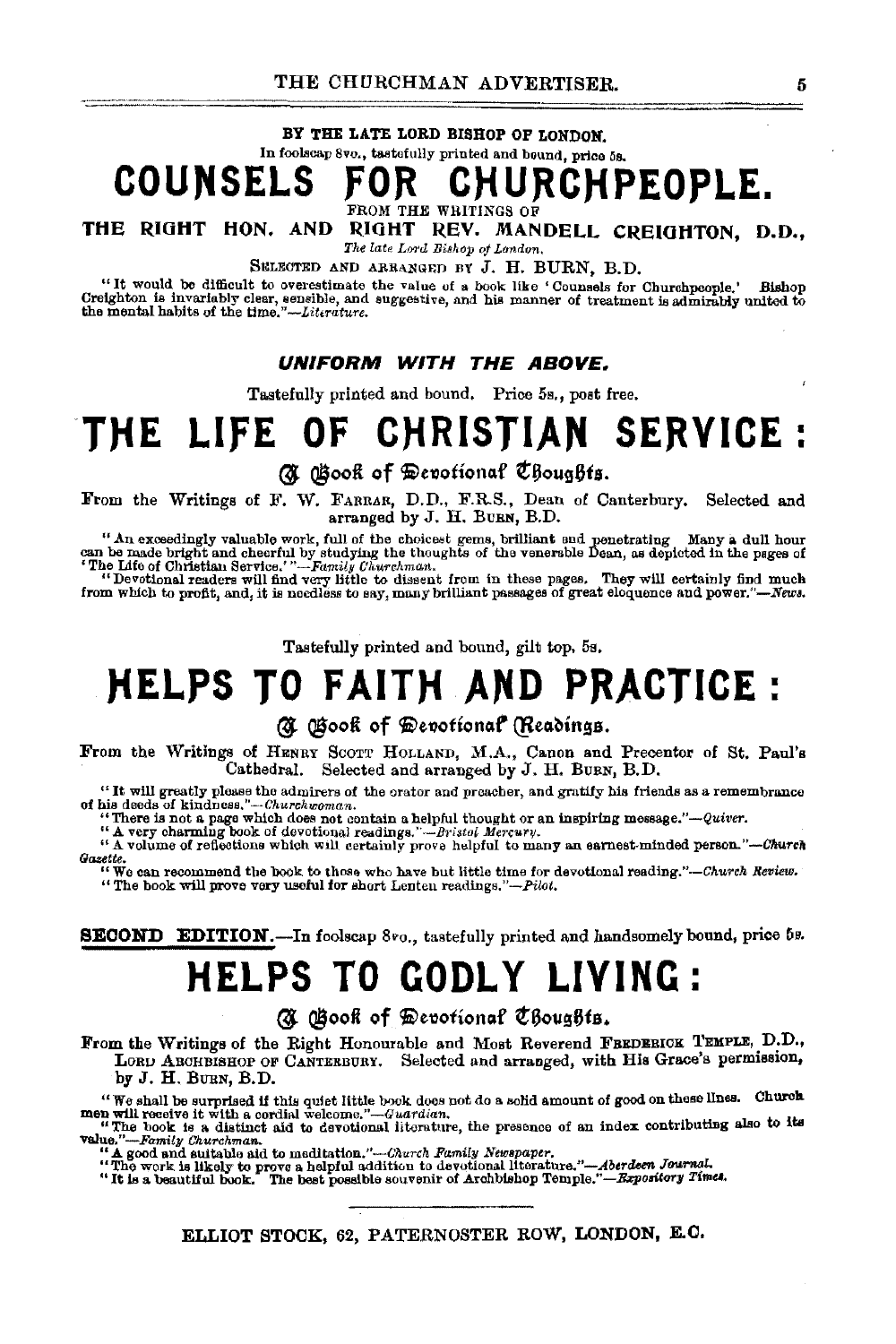NEW VOLUME OF "THE CHURCH'S OUTLOOK FOR THE TWENTIETH CENTURY" SERIES.

In crown Svo., cloth, gilt lettered, price 2s. 6d. net.

## **OUR ATTITUDE TOWARDS ENGLISH ROMAN CATHOLICS**  AND THE PAPAL COURT.

#### By ARTHUR GALTON, B.A.,

*Smnetime Prie8t in the Roman* Catkolic *Okurch.* 

THE Author has endeavoured in this work to explain the constitutional attitude of Englishmen towards English Roman Catholics, by examining the history of the Papacy, and its various relations towards England in the past. The growth of the Papacy is examined and explained. The state of the Church in Engl Supremacy, from Henry II. to Henry VIII., is discussed, as well as the causes, nature, and progress of the Reformation. The fierce battle of the Papacy against Queen Elizabeth, and the methods of the Jesuits in waging it, are treated at some length. A clear distinction is made between the various Nations and Churches in communion with Rome and the Papal Court which has now come to rule them as a centralised and autocratic organisation, claiming to be infallible.

The whole subject is treated historically, without any political or sectarian bias. A high tribute is paid to the English Roman Catholic body, as distinguished from the Papal Curia ; and the incompatibility of the English and Roman spirits, in method, in government, and in principles, is illustrated by history.

The following list of the subjects treated of in the work will show its character and scope  $:$ -

| Introductory.                                 | Elizabeth's Battle against the Papacy.          |
|-----------------------------------------------|-------------------------------------------------|
| The Patriarchates.                            | The Stuarts and the Revolution.                 |
| The Roman Patriarch.                          | The Society of Friends and Suppression of the   |
| British and English Christianity.             | Jesuits.                                        |
| The Foundations of the Papal Legend.          | The Revival of the Papacy and the Infallibility |
| The Norman and Papal Conquest of England.     | of the Pope.                                    |
| The New Learning and the English Reformation. | The Principles of the Modern Papacy Un-         |
| The Disendowment of the Religious Orders.     | changed.                                        |
| The Reformation of the Church.                | The Effects and Future of Papacy.               |
| Henry VIII.                                   | The Present Position of Roman Catholics in      |
| The Council of Trent and the New Romanism.    | England.                                        |

'' A thoughtful study of the relations between England and the Papacy."*--Scotsman.*<br>" Mr. Galton has given us a very useful and a very readable volume."-*-Churchman.* 

"The book deserves to be widely read, its statements are based on good authority, its judgments are sound, and it is emphatically a. book for the time."-Dundee Advertiser.

The following volumes of the CHURCH's OUTLOOK SERIES will be issued at short intervals :

THE PLACE OF THE LAITY IN THE CHURCH. By Right Rev. ALFRED BARRY, D.D., D.C.L., sometime Bishop of Sydney.

PERSONAL RELIGION. By Rev. G. H. S. WALPOLE, D.D., Principal of Bede College, Durham.

HOME MISSION WORLD. By Rev. R. W. HARRIS, M.A., sometime Secretary East London Church Fund.

THE ENRICHMENT OF THE PRAYER BOOK. By Rev. F. E. BRIGHTMAN, M.A., Librarian, Pusey House, Oxford.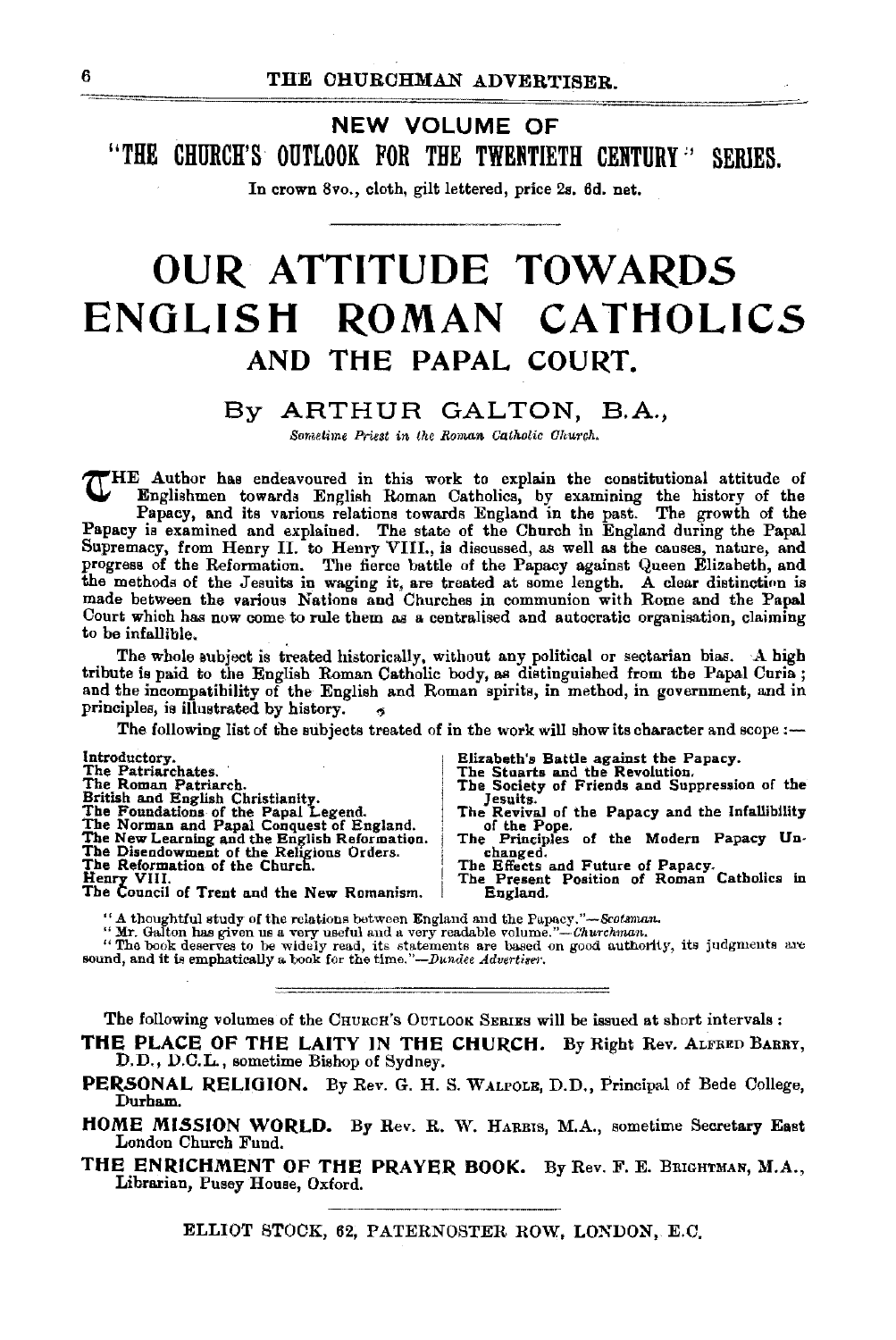#### **SECOND EDITION NOW READY.**

In square crown 8vo., handsomely bound in cloth, and fully illustrated. Price 6s. net.

# **IN A MINSTER GARDEN.**

A CAUSERIE OF THE OLD TIME AND THE NEW.

### **By the DEAN OF ELY.**

 $a$  Charming Succession of Gossiping Chapters. **With** mann quaint and picturesque Ellustrations of the Rooks and Corners of Elp. Cathedral and its Surroundings.

" A delightful book ; contains numerous pleasing illustrations of Ely Minster and garden, and the cover is tastefully designed."-Church Bells.

"It is a book to possess and dip into very often, betraying the personality of the writer, and teaching much that is well worth learning of the past, especially that past connected with the old *minster."-Bookman.* 

" In this volume Dean Stubbs reveals himself as a verse writer of no mean ability." $-Globe.$ 

"Succeeds in bringing before us the weolth of historical, legendary, literary, and scenic material connected with *Ely."-Daily Graphic*.

" A book which has infused into it the charm and the calm restfulness of the cathedral close. The Dean gives us an *olla podrida* of history, poetry, anecdote and dialogue. There is close. The Dean gives us an *olla podrida* of history, poetry, anecdote and dialogue. There is a mingled flavour of scholarship, music, antiquarianism, and love of nature. Charmingly illustrated with features of beauty-spots of the cathedral and its surroundings." *-Christian World.* 

LONDON: ELLIOT STOCK, 62, PATERNOSTER ROW, E.C.

*In Medium 8vo., printed on Art Paper and tastefully bound and fully illustrated, price 8s. 6d. net.* 

# **SCOTTISH CATHEDRALS AND ABBEYS:**

#### **THEIR HISTORY AND ASSOCIATIONS**

#### *BY* M. E. LEICESTER ADDIS.

" The volume has a good equipment of photographic illustrations, and should prove both readable and instructive."-Scotsman.

"Mr. Addis's book can be confidently commended to the increasing class who take a genuine interest in the ecclesiastical landmarks of the past."-Glasgow Herald.

"The book is written with considerable literary ability, and its charm is enhanced by many admirable illustrations." *-Standard.* 

"We congratulate the author on his handsome volume."-Pall Mall Gazette.

"The book is well illustrated by photography, and is a thoroughly interesting survey of its subject."-Academy.

LONDON: ELLIOT STOCK, 62, PATERKOSTER ROW, E.C.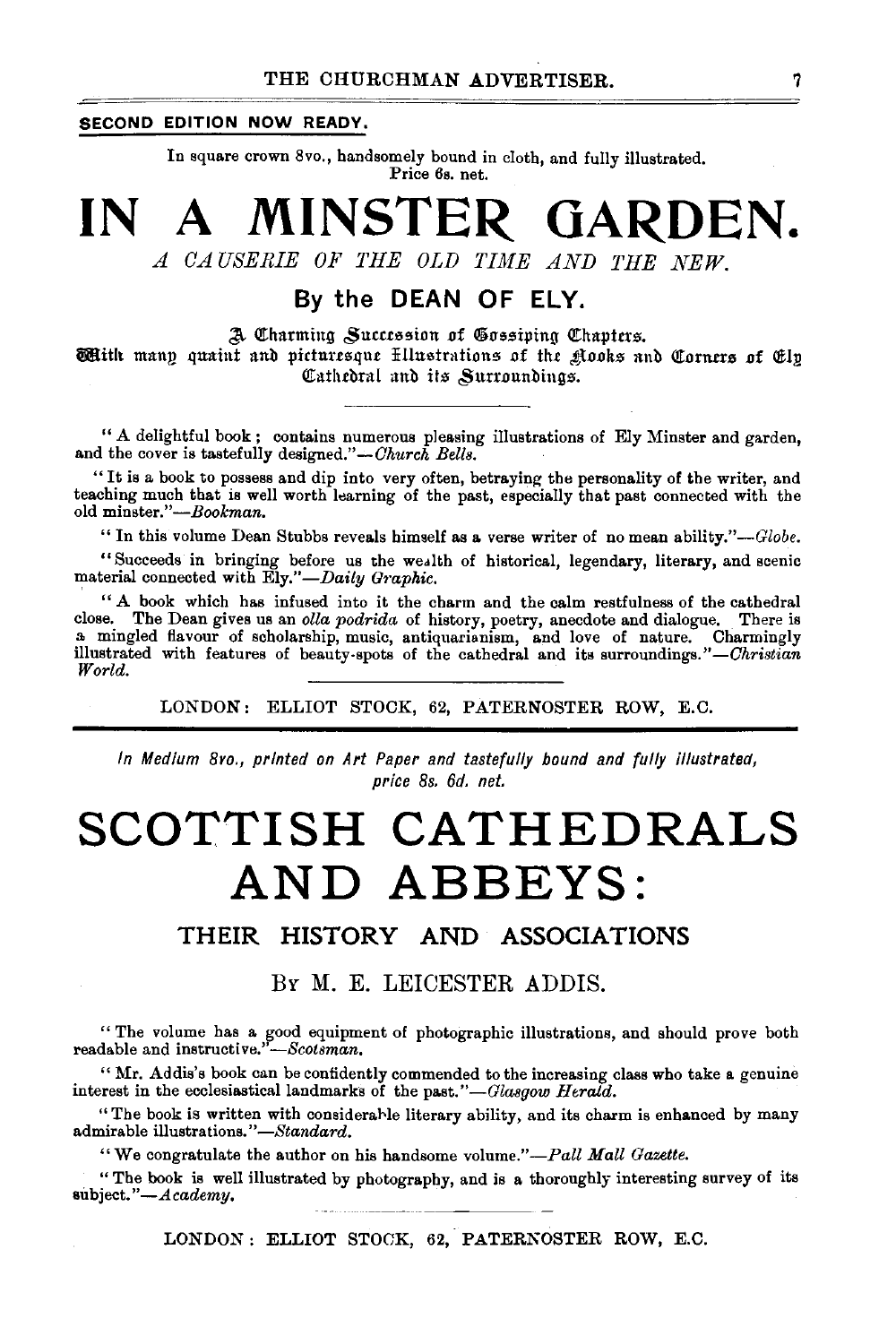#### EDUCATIONAL.

## DOVER COLLEGE\_

#### Deadmaster: REV. W. C. COMPTON, M.A.

EXHIBITIONS (£20) for Sons of Clergy. , Full Fees, £80. Recent Successes include Six Scholarships (open) at Oxford and Cambridge. Nineteen out of twenty-one passed direct, first try, into Woolwich and Saudhurst.

#### Every Boy has a separate Bedroom.

SEPARATE JUNIOR SCHOOL FOR BOYS UNDER THIRTEEN.

## **WORCESTER CATHEDRAL KING'S SCHOOL.**

Head Master: Rev. W. H. CHAPPEL, M.A.,

*FIYI'merly Scholar of Worcester College, Oxford, and* lat.ly Aa&islant *and HoWle Master* at *Marlborough College.* 

First-Grade Endowed School. Public School Education at moderate cost. Twenty King's Scholars<br>receive Tuition Free. Election annually in November. Valuable Exhibitions at the Universities. Spacious<br>modern Boarding House. He

For Prospectus and Honour List apply, THE HEAD MASTER, SCHOOL HOUSE, WORCESTER.

## **DA VENTRY GRAMMAR SCHOOL.**

Pounded A.D. 1600.

**PUBLIC** SCHOOL EDUCATION at moderate cost. Resident staff of University Graduates in Honours.<br>Entrance scholarships. Special terms for sons of clergy and medical men. Sound Church teaching.<br>Healthy situation, 800 feet abo Fives' Court. Experienced Matron.

Entrance Scholarship for Sons of Clergy naturally reducing Fees.

For Prospectus apply: REV. H. JOHNSON, *Bead Master*.

## **WABWIOK SCHOOL.**

HEAD MASTER: Rev. R. PERCIVAL BROWN, M.A., LATE SCHOLAR OF TRINITY COLLEGE, CAMBRIDGE.

#### Fee•• **£80.**

THE School was chartered by Edward the Confessor. Buildings entirely modern on beautiful and healthy country site. Chapel, Gymnasium, Sanatorium, Workshop, Fives' Court, Bicycle Houso, etc. Excellent boarding-houses for ov

# **THE FERNS, 133, GREEN LANES, N.**<br>(Near Highbury New Park, London.)

MRS. WATKIN (Successor to the MISSES BIRCHALL) receives a limited number of RESIDENT PUPILS.<br>In Large Staff of highly-qualified Teachers. Home conforts and loving care, combined with a high-class<br>celucation, based upon Eva

SPECIAL ARRANGEMENT FOR ENTIRE CHARGE OF PUPILS FROM ABROAD,

#### NOW READY. CHEAP AND NINTH EDITION.

In demy 12mo., tastefully printed and bound, ls. 6c. post free.

### **NOTES FOR. BOYS** (and their Fathers) on Morals, Mind, and Manners. By "AN OLD Boy."

"The advice is simply excellent. It is practical, minute, and although high·toneJ, not too atringent." -Literary World.

"The teaching is high-principled, liberal-minded, and drawn from practical experience."-Christian World. "An admirable little volume, full of sound sense and wise suggestions, plenty of sympathy. with whole-some liberty."-Daily *News*.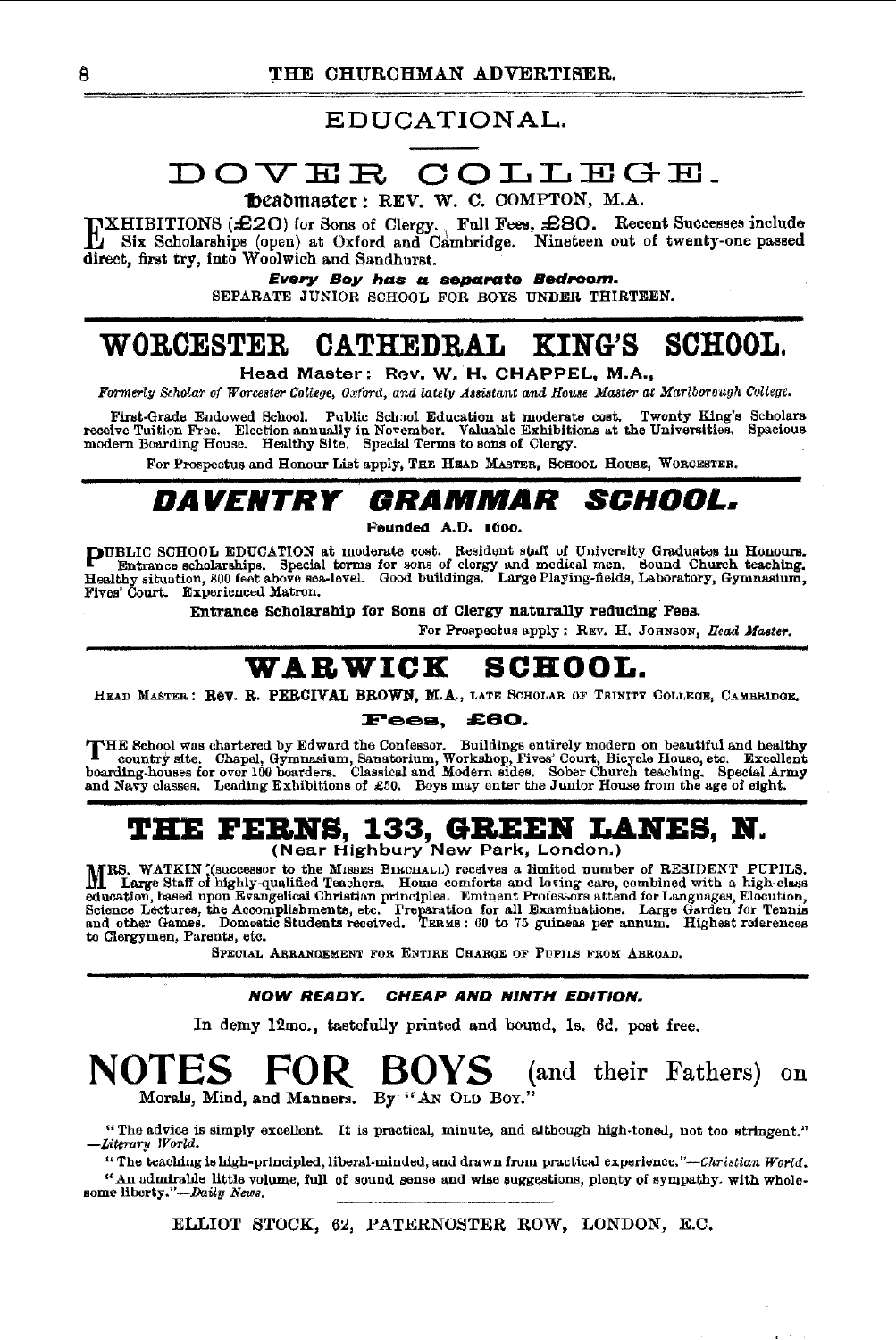## **ECCLESIASTICAL INSURANCE OFFICE, LIM.**<br>PIRE INSURANCE. BURGLARY INSURANCE. GLASS INSURANCE.

FIRE INSURANCE. BURGLARY INSURANCE. GLASS INSURANCE.<br>The Surplus Fronts are devoted to Institutions, etc., for the benefit of the Glergy and of Church objects.<br>Already a sum of £33,000 has been so distributed, including £3

## CLERGY PENSIONS INSTITUTION.

FOUNDED 1886. INCORPORATED 1892.<br>The distinguishing characteristic of the scheme of the Institution may be concisely stated in the three<br>words, "Self-help aided." Clergymen who wish to secure the benefits of the Institutio

families, exercise self-help by making payments in purchase of Benefits; while Honorary Contributions are pulsed to augment the Benefits so purchased. The Institution comprises the following:<br>1. Clergy Pensions Pund; 2. Si

Employees (Assurance of Liability of Clergy as Employers).<br>For Information and Forms, apply at the Joint Offices of the Ecclesiastical Insurance Office,<br>Lim., and the Clergy Pensions Institution, 11, Norfolk Street, Strand

#### METROPOLITAN DRINKING FOUNTAIN & CATTLE TROUGH ASSOCIATION. PATRONEss-HER MAJESTY QUEEN ALEXANDRA.

FUNDS URGENTLY NEEDED. SUPPORTED ENTIRELY BY VOLUNTARY CONTRIBUTIONS.

#### Offices: 70, VICTORIA STREET, WESTMINSTER, S.W.

President-HIS GRACE THE DUKE OF PORTI,AND, K.G., etc., etc. Chairman-MAJOR-GENERAL HON. H. F. EATON.<br>Treasurer-HENRY GURNEY, Esq. Secretary-CAPTAIN W. HOLMES.<br>Committee-VENERABLE ARCHDEACON SINCLAIR.

This is the only Society providing FREE SUPPLIES OF WATER FOR MAN AND BEAST IN THE STREETS OF WEIGHT AND SERVED FOR THE SERVED OF the Association being enterpy dependent upon voluntary contributions of the COMMITTEE VERY E sulfering.

Annual Subscriptions and Donations will be thankfully received by the Bankers, Messrs. Barclay and Co., 1, Pall Mall, East, S.W., and 54, Lombard Street, E.C., or by the Secretary.

## PAROCHIAL MISSIONS TO THE JEWS AT HOME AND ABROAD.

Honorary Secretaries :

The REV. CANON SIR JAMES E. PHILIPPS, BART., WARMINSTER.

The VEN. ARCHDEACON SUTTON, PEVENSEY, HASTINGS.

Organizing Secretary: The REV. W. 0. E. OESTERLEY.

#### OFFICE: A. *C.* S, OFFICE, 39*1* VICTORIA STREET, WESTMINSTER, S. W.

This Society is worked strictly on the parochial system of the Church. Duly qualified men are sent as curates, under the incumbents, to parishes in London and other big towns, where large numbers of Jews congregate.

All information gladly given on application to the Organizing Secretary.

#### Crown 8vo., cloth, gilt lettered. price 2s. 6d. net.

A LAMP UNTO MY FEET. Some Practical Suggestions on the Study of the Principles and Practice of Bible Study. By Mrs. HoBACE-PORTER, Author of "In the Shadow of the Crown," etc.

THE PRINCIPLES OF BIBLE STODY.--What the Bible is-How the Bible is to be Used-The Failures of the Bible--The Power of the Bible. THE PRACTICE OF BIBLE STUDY.--Our Christian Calling--Repentance and<br>Faith--Obedience--Prayer.

In crown svo., cloth, gilt lettered, price 6s.

*LIFE versus LIFE;* or, The Fight for Humanity. By ALBERT

WARDHAM.

In this story the writer has adopted the popular form of a novel in dealing with the subject of War. In several of the chapters the subject is freely and deliberately discussed from all points of view. Other social and re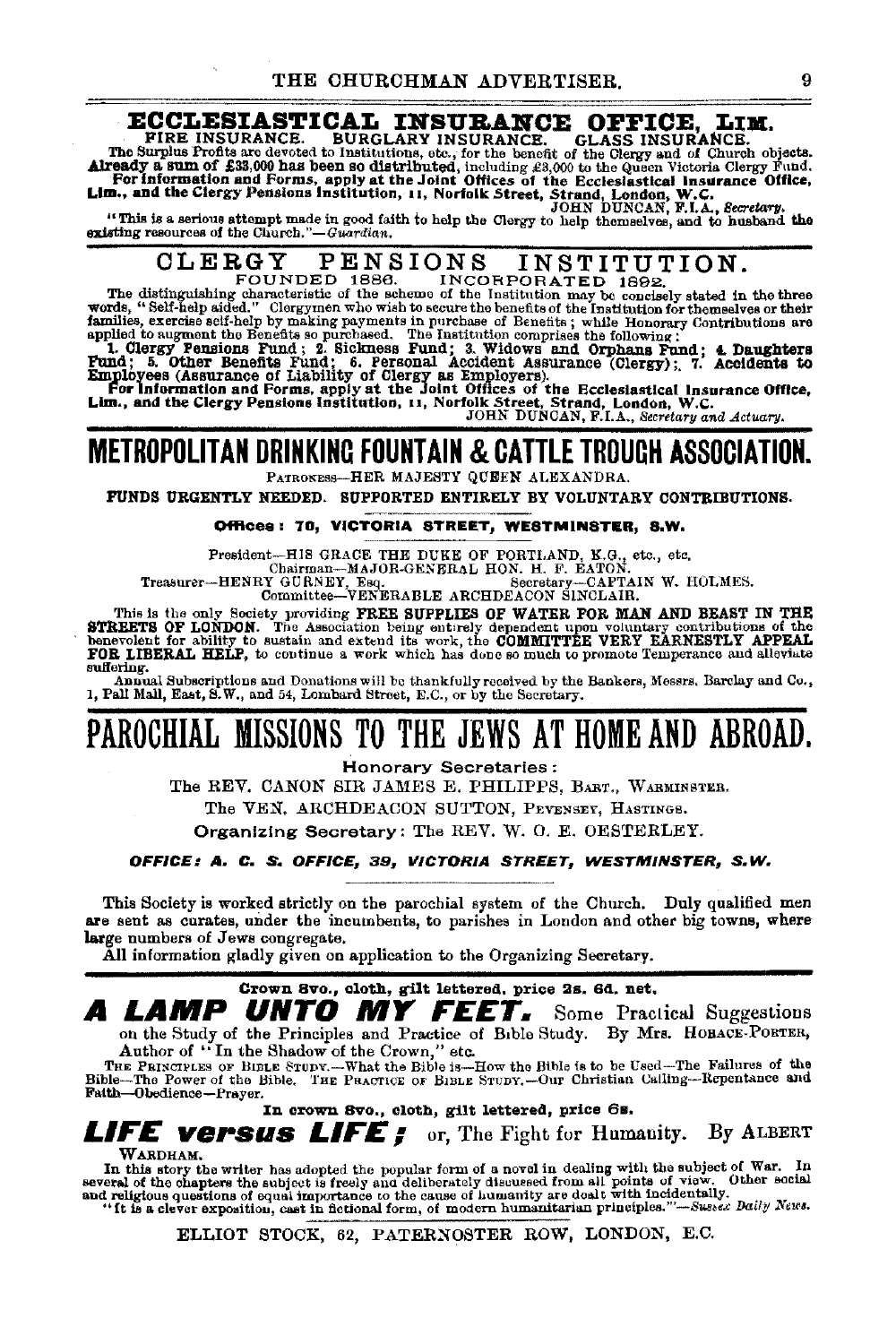# **THE MORAVIAN MISSIONS.**

(EsTABLISHED 1732.)

Oldest Protestant Missions to the Heathen-First to the Lepers.

About one in sixty members is a Missionary. There are gathered under their care from darkest heathenism nearly  $100,000-i.e.,$  more than three times as many as the Parent Church. To help these devoted people whom God so blesses, and who, in the preponderating proportion of their Missionaries, are so largely doing the work of other Churches,

#### THE LONDON ASSOCIATION IN AID

Was formed in 1817. The following are some of many pressing needs for which

Earnest Prayer and Support are Sought.

- FOR GENERAL FUND-largely increased annual help of at least £4,000 if existing Missions are to be maintained and Deficiency averted.
- FOR THE LEPER HOME, Jerusalem, where Inmates have doubled in number, funds are still wanted to complete the provision of a larger Water Reservoir.
- FOR LABRADOR, hitherto self-supporting, but crippled for a time in ita resources,  $\pounds2,000$  annually is required for a few years, until the Mission can be re-established. For this need, and to avert loss to the General Fund, an ADDITIONAL Fund is being raised.

#### CONTRIBUTIONS WILL BE THANKFULLY RECEIVED

and information given by the REV. W. WETTON COX, at the Offices of the LONDON ASSOCIATION, 7, New Court, Lincoln's Inn, LONDON, W.C., who will also gladly arrange for Meetings, Sermons, Lectures. etc.

# **HAVERSTOCK HILL and HORNSEY RISE.**



Founded 1758. PATRONS {HIS MAJESTY THE KING.<br>HER MAJESTY QUEEN ALEXANDRA.

TREASURER: HORACE B. MARSHALL, Esq., J.P., D.L., Sheriff of London.<br>
11. AINTAINS and Educates Five Hundred Fatherless Children, varying in age main The Education Children The Hundred Children, varying in age from Infancy to Trutteen Years. An Undenominational Institution supported by Voluntary Contributions...

Help for the "Fatherless and the Widow in their affliction" is urgently needed. Contributious will be thankfully received and all information given by

ALEXANDER GRANT,<br>OFFICE: 73, CHEAPSIDE, LONDON, E.C. Secretary.

# **Spantsb 6j Portugu¢S¢ Cburcb Jlld SOCI¢tp.**

President: RIGHT REV. BISHOP INGHAM, D.D.

#### EELP URGENTLY NEEDED.

The Bishop of Durham writes, Oct. 30, 1901: "The Society's work has A VERY WARM PLACE IN MY HEART.

Contributions will be gratefully received by the Rev. H. E. NoyEs D.D., or by the Rev. Thos. -  $P^{U1/VEBTAT}$ , M.A., Secretary, Church House, Weatminster, 8. W.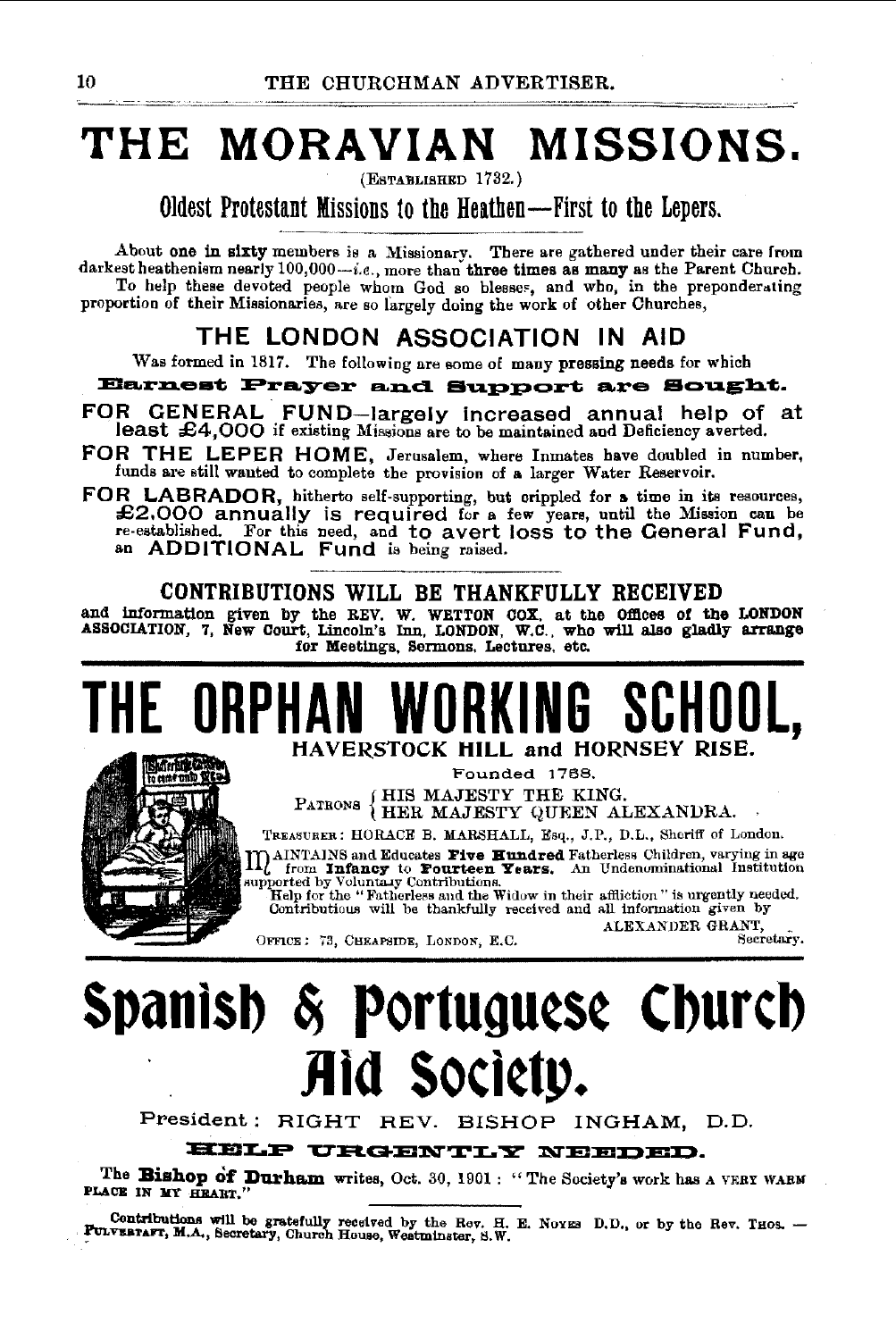# The *Mational* Protestant Church Union.

To Promote the Principles of the Reformation as set forth in the Prayer Book and Articles of the Church of England.

President-W. D. CRUDDAS, Esq. Chairman-The Rev. Prebendary H. W. WEBB-PEPLOE. M.A. Treasurer-T. VICTOR BUXTON, Esq., J.P. General Secretary-Sir C. ROBERT LIGHTON.

The Committee EARNESTLY APPEAL for the INCREASED SUPPORT of 1,000 NEW MEMBERS to enable them to extend the publication and lecture work of the Society. Full particulars of the Society's objects and operations and terms of membership can be obtained on application to the Secretary,

#### OFFICES OF THE UNION, 324. REGENT STREET, LONDON, W.



#### EVANGELICAL ALLIANCE. THE

The Council of the Evangelical Alliance specially ask for continued financial help and for prayer. The need is urgent. Moneys are required for work on the Continent and in far-off lands, as<br>also in Great Britain. The Council desire to give hearty thanks for the help already received.<br>Subscriptions of smaller amo will be entitled to all the privileges of Life Membership of the Alliance.

The approaching great International Conference in Hamburg in August 27th-31st, 1902, will entail a very large expenditure of money, and the Council look for support in this effort, so helpful to the Gospel on the Continent.

Contributions and names of New Members may be sent to the Secretary, 7, Adam Street, Strand, W.C.

> ANNUAL CONFERENCE AT BOURNEMOUTH, November 26th, 27th, 28th.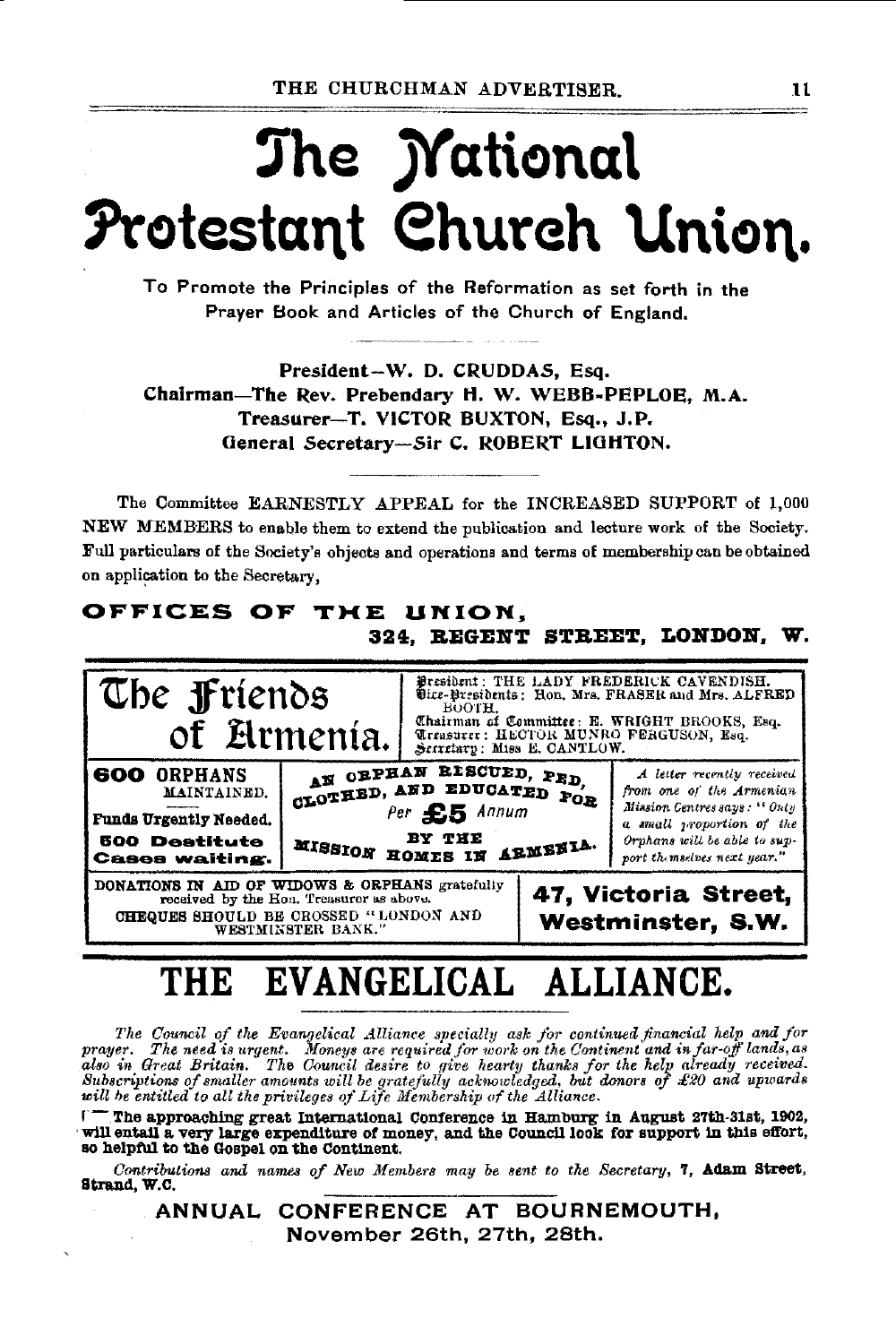#### **HELP THE** FOR. **OUTCAST.**

102 LABOUR HOMES and Agencies in all parts of London and the Provinces, from Edinburgh to Plymouth, and Cambridge to Dublin, for Men, Women, Girls and Boys. Inebriates, Pirst Offenders, Discharged Prisoners, Ex-convicts, Tramps, Hooligans, Destitute. Starving, and all who have "gone under" in the sea of life. Every case dealt with wholly<br>irrespective of creed, and no helpable person ever refused instant practical help; 30,000 cases dealt with yearly; 56 per cent of those received started afresh in life. Headquarters staff almost wholly honorary. Donations, and cast-off clothing of all sorts urgently needed. Bankers, Barclavs Rev. W. CARLILE. Hon. Chief Sec.

Church Army Hdqrs., 130, Edgeware Rd., London, W.

### INFANT ORPHAN ASYLUM, WANSTEAD.

Patron-HIS MAJESTY THE KING.

This Institution entirely maintains and educates in accordance with the principles of the Church of England the orphans of those once occupying a fair position in life. Since the foundation of the Asylum, 4,460 Children ha

ANNUAL SUBSCRIPTION-One Vote, ros. 6d.; Two Votes,  $f_X$ r 15.; LIFE SUBSCRIPTION-One Vote,  $f_S$ 5 5s.; Two Votes,  $f_Y$ o 10s.

OFFICES-63, LUDGATE HILL, E.C. BANKERS-MESSRS. WILLIAMS DEACON'S BANK. A. HARDING GREEN. Secretary.

### PROTESTANT REFORMATION SOCIETY.

The OLDEST Church Society for the Maintenance of the Religious Principles of the Reformation. The ONLY Mission to Roman Catholics in England.

(Established 1827.)

*EVANGELISTIC.* **MISSIONARY. EDUCATIONAL.** 

Resident Missionaries to Roman and Ritualistic Centres.<br>
Sermons and Lectures by the Rev. C. H. H. WRIGHT, D.D., M.A., Ph.D., Clerical and General Superintendent<br>
Educational Lantern Lectures on Church History by the Secre

Cheap effective literature dealing with subjects of present importance

Donations, Subscriptions, or requests for Lectures or Sermons should be addressed to the Secretary.

WALTER A. LIMBBICK, Secretary, 62, Berners Street, London, W.

#### **THE PROTESTANT ALLIANCE** 18

The OLDEST Society

Which has for its object the Reformation against Bill Philosopher Change the Scriptural Principles of the UNION OF ALL PROTESTANTS in maintaining the Scriptural Principles of the Reformation against Ritualism and Romanism. the Reformation against Ritualism and Romanism.

The **ONLY Society** 

Having an ILLUSTRATED Protestant Monthly Paper, poet free to Members. A copy of the current issue will be sent GRATIS on application.

Contributions in support of the deneral work of the Protastant Alliance will be thankfully received by

S. W. BRETT, SECRETARY, 430, STRAND, LONDON, W.C.

## THE EAST END MISSION TO THE JEWS.

Funds urgently needed towards the MEDICAL MISSION, the GENERAL WORK. The CHARITY WORK, to alleviate the sufferings of the sick and distressed. 5,000 sick were treated at the Mission last year. Many confessed Christ.

> Secretary: D. OPPENHEIM, 119, LEMAN STREET, E. Bankers: LONDON & WESTMINSTER BANK.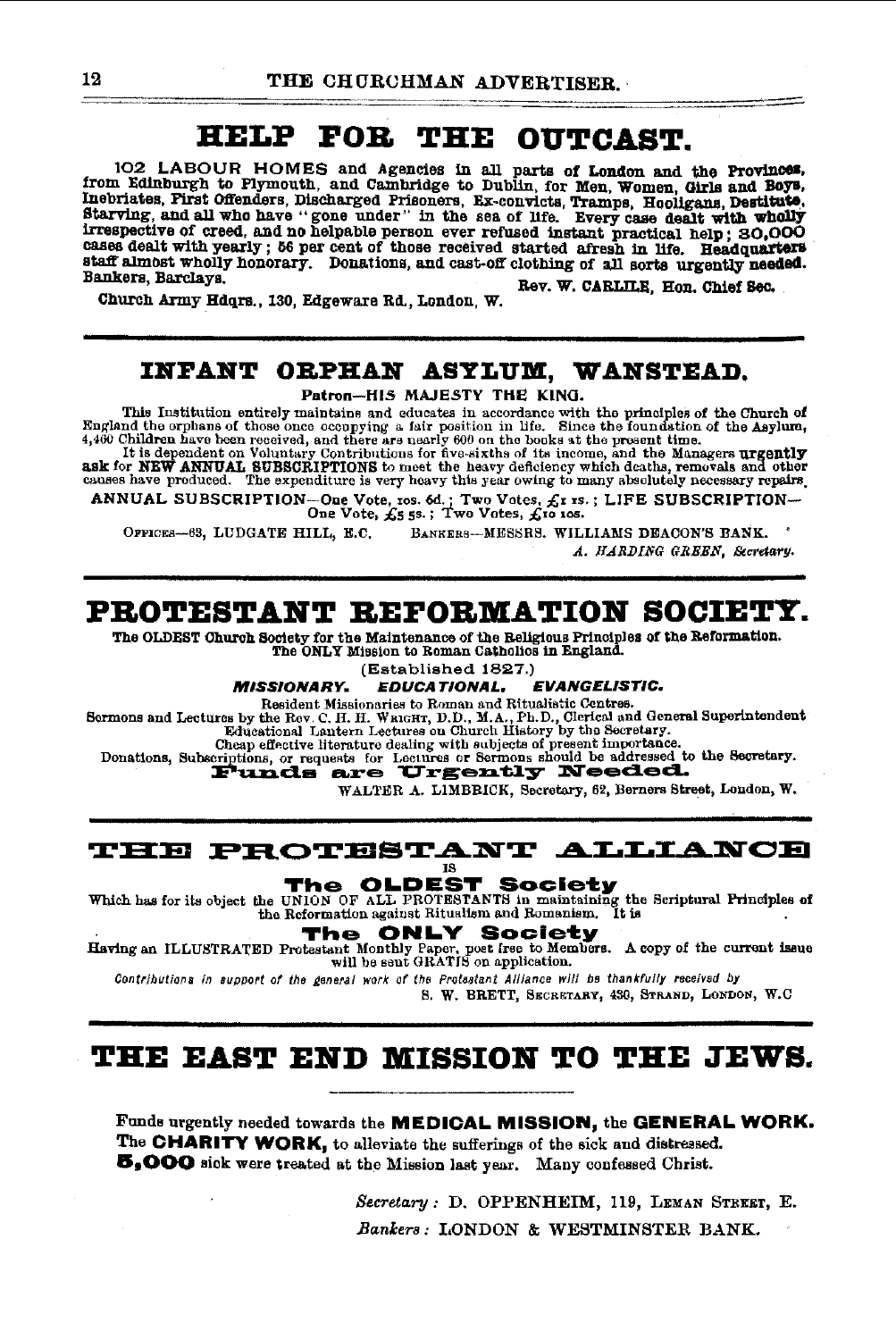# BIBLE LANDS MISSIONS' AID SOCIETY (Founded 1854).

 $\mathbb{R}^{T}$  well-known national causes our Income was so reduced last year that many usual grants made by the Society were Shortened, and some entirely cut off. The Lord's impoverished workers in Bible Lands pathetically press us to send them our Aids this year; to do so we need a · generous increase of .£7 50. These Aids go to native churches and pastors, to schools and teachers, to hospitals and patients, and to children in Armenian orphanages. We aim to evangelize the Bible Lands. Will 'the readers of the "Churchman" kindly send us contributions in this present and instant need? XINNAIRD, Treasurer.

The Lord Bishop of Durham and the Rev. Preb. Webb-Peploe are members of our Hon. Council.

# SOCIETY FOR RELIEF OF PERSECUTED

Poor Jews in Jerusalem have suffered most severely this last year from disease and water famine. Relief given in the year to 8,834 souls, besides employing TO men daily on Abraham's Vineyard. Many more ask for work.

FUNDS URGENTLY NEEDED for Food, Fuel, and Employment.

*Hon. Treasurer:* F. A. BEVAN, 54, LoMBARD STREET, E. C. *Secretary:* E. A. FINN, 41, PARLIAMENT STREET, S.W.

## ''LIBERATOR" RELIEF FUND.

£10,000 required to Relieve New and Urgent Cases.

HUNDREDS of aged and afflicted victims, so cruelly robbed of their life-savings by the great Liberator Fraud, just as they were hoping to enjoy the fruit of their industry and thrift. Many of them are members of the Church of England. Cheques and P.O.'s should be sent to the Secretary, Rev. J. STOCKWELL WATTS, 16, Farringdon Street, E.C.

THE MISSIONS TO SEAMEN. *Patron:* His MAJESTY THE KING. *Vice-Patrons:*  O N K.G. THE FOUR ARCHBISHOPS, THE BISHOPS, etc.

H.R.H. THE DUKE OF CoRNWALL AND YoRK,

Labours afloat and ashore, at home and abroad, among seamen of all classes and na-<br>tions, fishermen, barge- men, and emigrants.<br>Home fishermen, barge- men, and emigrants.

are occupied. Expenditure in 1900, £49,166.

Ingreased Contributions and Offertories, ur-<br>easily needed, should be forwarded to the Secretary,  $\overline{\text{W}}$  minander W. DAwaon, R.N., 11, Buckingham St., ..

CHRISTIAN EVIDENCE SOCIETY, 26, CHABING CROSS, S.W.

President-THE ARCHBISHOP OF CANTERBURY. Vice-President-SIR. G. G. STOKES, Bt., F.R.S.<br>Chairman of Council-THE LORD CHANCELLOR.<br>Secretary-REV. C. LLOYD ENGSTROM.<br>Secretary-REV. C. LLOYD ENGSTROM.<br>Bankers-MESSRS. BARCLAY & CO., Pall Mall

East, S.W.

Objects.-To declare and defend Christianity as a Divine Revelation, by Lectures, Sermons, Classes for Study and Examination (with prizes, etc.), Publications (books and tracts), correspondence, and interviews. An Evidential Mission, in London and great provincial centres, of the highest order will  $(D, v)$  com-<br>mence January, 1902.

FUNDS MOST URGENTLY NEEDED.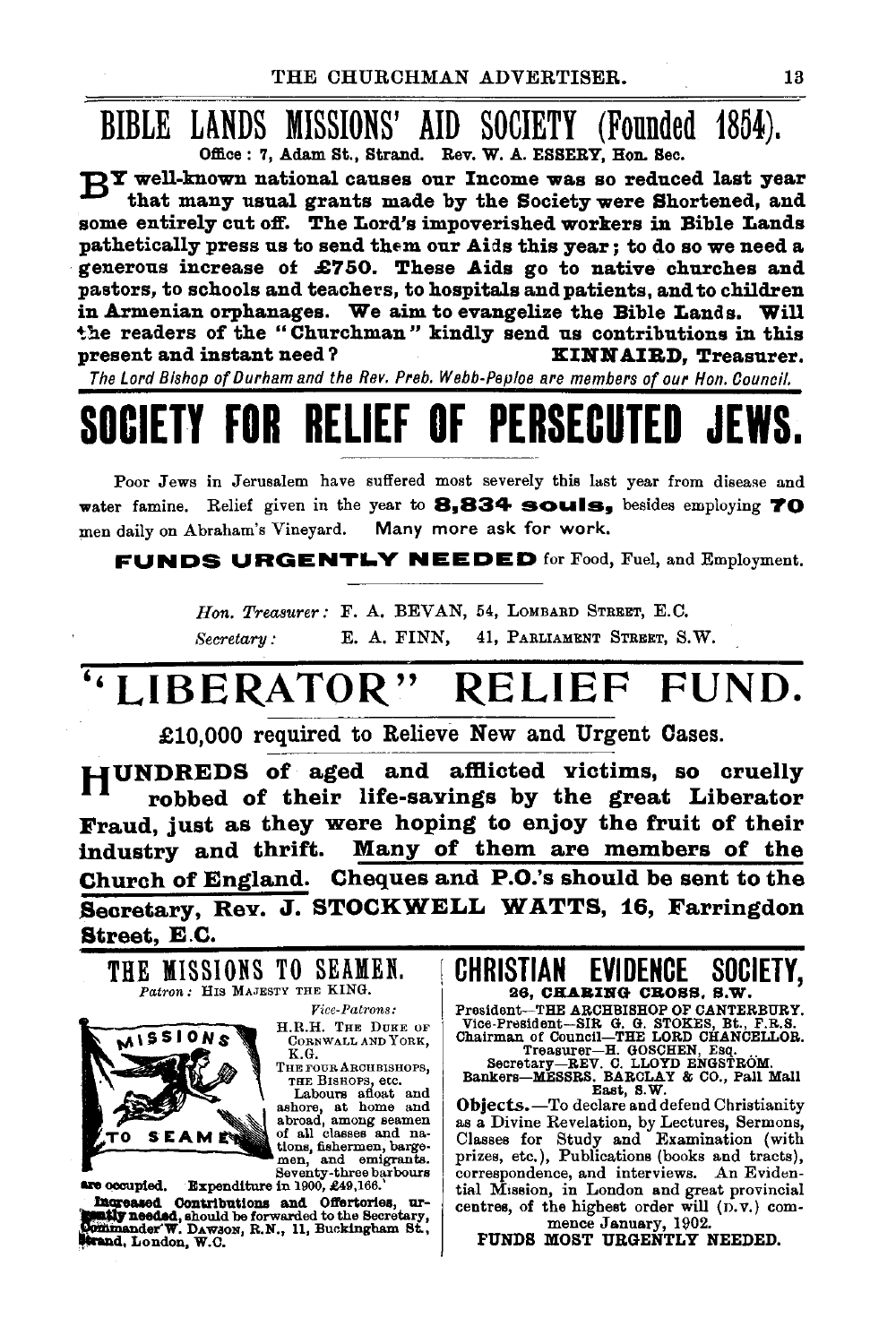

We do not hesitate to say that nine out of every ten cases of Sick-Headache and Biliousness are due to a Sluggish Liver with Constipated Bowels. A few doses of Carter's Little Liver Pills soon restore these organs to their proper functions, and the Headache and the cause of it pass away. This cannot be done harmlessly by pills that are merely purgative pills. But it can be done and is done every day by Carter's Little Liver Pills. Because they "touch" the Liver. When Carter's Little Liver Pills are taken for Sick-Headache, the Sick-Headache is cured; if used for Biliousness, the Biliousness is relieved ; if taken for Constipation, the bowels move regular. This is the way Carter's Little Liver Pills act, and there are no failures.

> Illustrated Pamphlet free, showing Mr. Crow's travels abroad : Address-British Depot, 46, Holborn Viaduct, London.

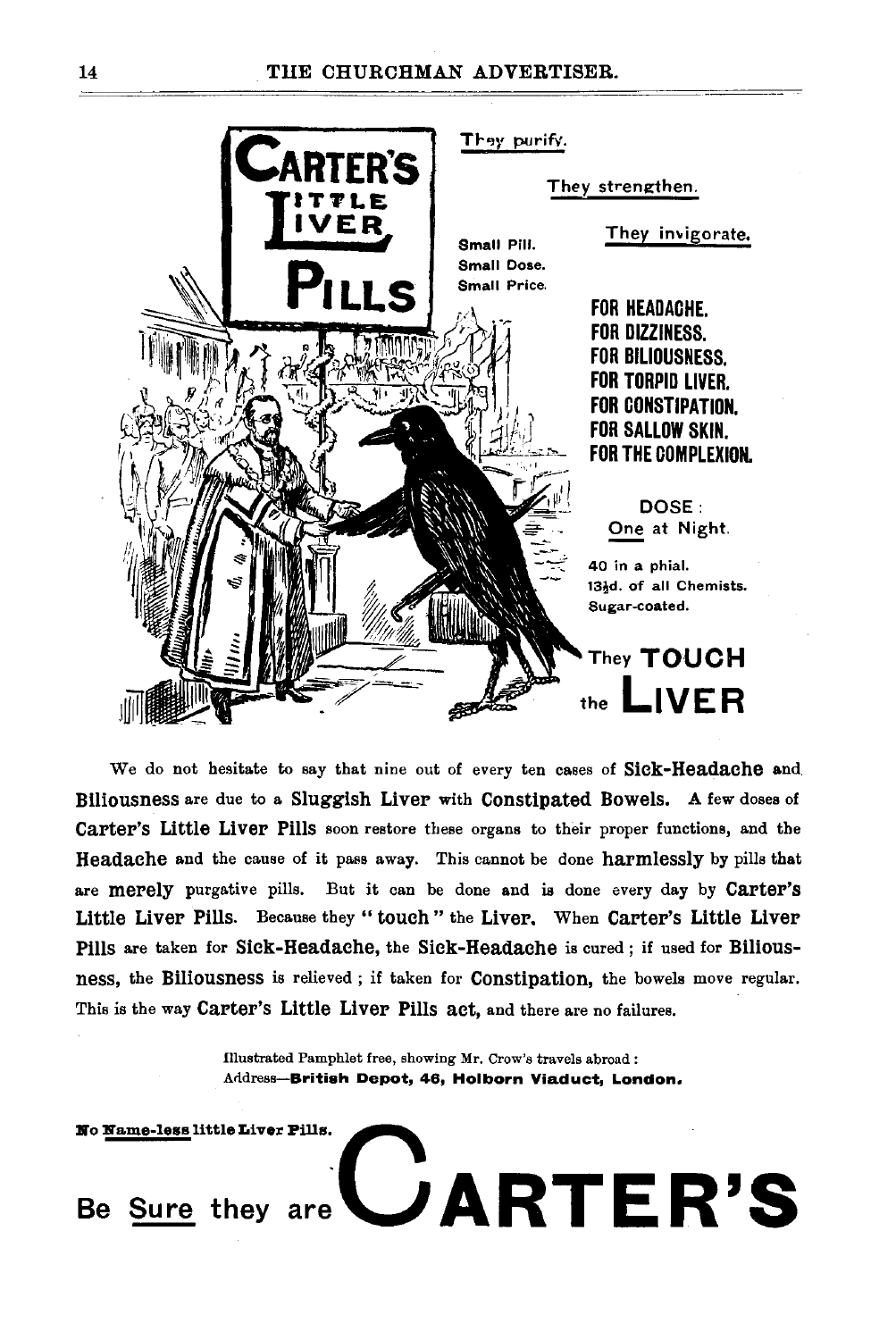In crown oblong 12mo., tastefully bound in cloth, price 38. 6d.

# **THE MASTER'S GUIDE FOR HIS DISCIPLES.**

Being a Manual of all the Recorded Sayings of Jesus, arranged for Easy Consultation and Systematic Reading.

WITH A PREFACE BY EUGENE STOCK.

AUTHOR OF "LESSONS ON THE LIFE OF OUR LORD."

"If this book were used with diligence the reader would come to know the mind of Jesus In a manner which would not be possible by the ordinary method of reading the *Gospels."-Christian News.* 

ELLIOT STOCK, 62, PATERNOSTER ROW, LONDON, E.C.

## **BOOKS PURCHASED**

*In response to many applications from* persons in different parts of the country, Mr. ELLIOT STOCK *has arranged to Purchase* Libraries and Cases of Books from those who *wish to dispose of them. On receipt of a list of the Books for Disposal, an estimate of their value will be forwarded, and the agreed*<br>amount will be paid in cash, or given in new<br>books, as may be desired. All applications<br>for the Sale of Books should be made to-

ELLIOT STOCK, 62, Paternoster Row, London, E.C.



"FRAME-FOOD" is so suitable for the youngest<br>and most delicate infant, so nourishing and so<br>casily digested, that parents find little or no<br>trouble with them, and the Babies grow strong,<br>firm-fieshed and healthy. No other magazine.<br>FRAME-FOOD Co., Ltd., Battersea, London, S.W.

ESTABLISHED 1851.



SOUTHAMPTON BUILDINGS, CHANCERY LANE, LONDON, W.C. CURRENT ACCOUNTS. I DEPOSIT ACCOUNTS.

**2** % on the minimum monthly balances,  $2$  %  $2$   $\frac{1}{2}$  % on Deposits, repayable on  $2\frac{1}{2}$  % on Deposits, repayable on  $2\frac{1}{2}$  %



#### STOCKS AND SHARES.

Stocks and Shares purchased and sold for customers.

The BIRKBECK ALMANACK, with full particulars, post free.

FRANCIS RAVENSCROFT, Manager.

## LLOWHY'S **F CURE INDIGESTION, LOSS OF APPETITE, DIZZINESS, BILIOUS and SICK HEADACHE, &c.** They Purify the Blood, Strengthen the System, and are the Safest and most Reliable Medicine for Female Ailments. Manufactured only .it 78, NEW OXFORD STREET, LONDON; sold by all Chemists and Medicine Vendors.